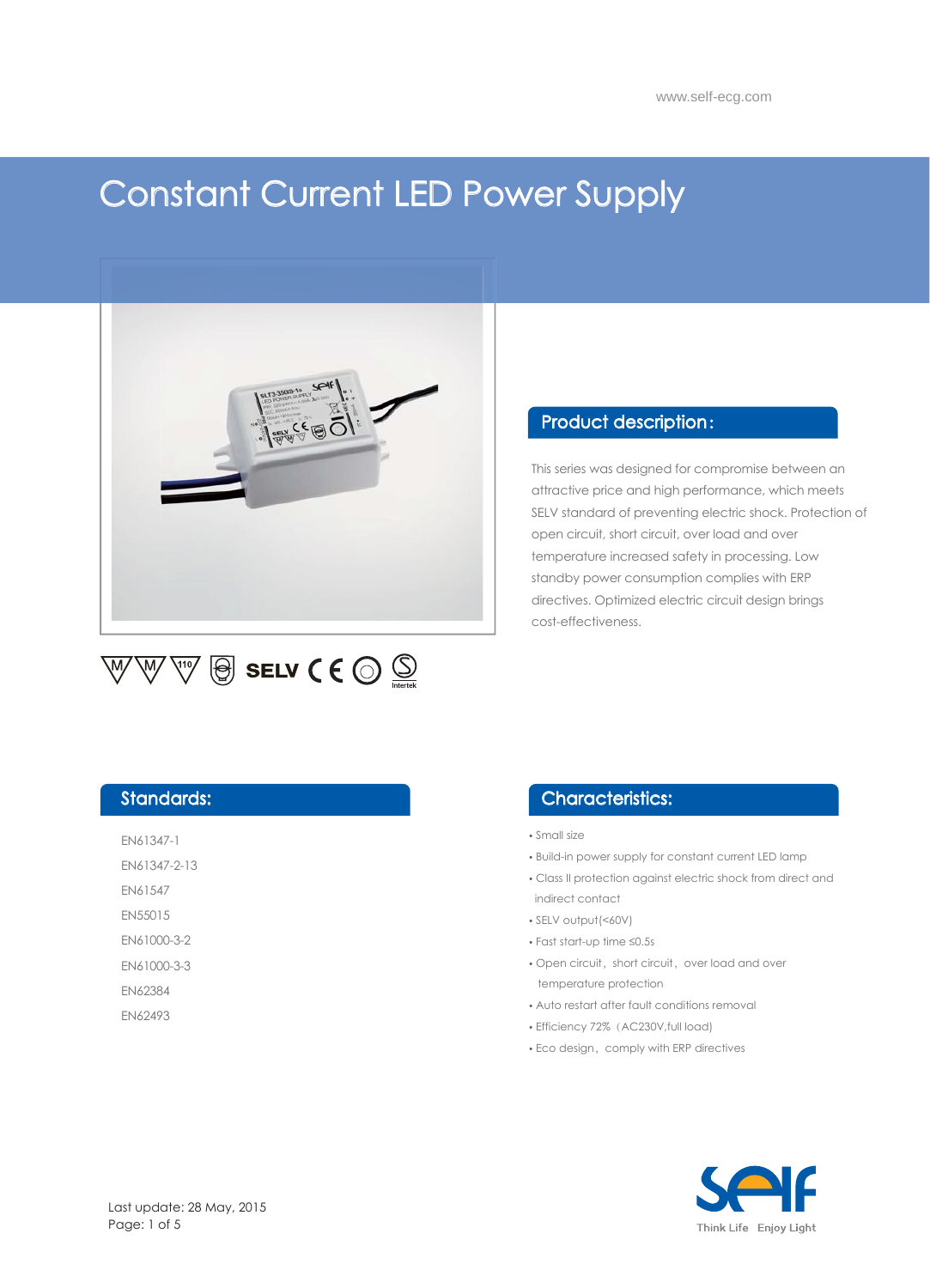# Specifications:

| Model               |                                                                                                                                                                                                                                                                                                                                                                                                                                                                                                                                                                                                                  | SLT3-350IS-1s           | SLT3-700IS-1s |
|---------------------|------------------------------------------------------------------------------------------------------------------------------------------------------------------------------------------------------------------------------------------------------------------------------------------------------------------------------------------------------------------------------------------------------------------------------------------------------------------------------------------------------------------------------------------------------------------------------------------------------------------|-------------------------|---------------|
| Output              | turn on time(S)                                                                                                                                                                                                                                                                                                                                                                                                                                                                                                                                                                                                  | $\leq 0.5$              | $\leq 0.5$    |
|                     | output current(mA)                                                                                                                                                                                                                                                                                                                                                                                                                                                                                                                                                                                               | 350                     | 700           |
|                     | output current tolerance <sup>O</sup>                                                                                                                                                                                                                                                                                                                                                                                                                                                                                                                                                                            | $+/-8%$                 | $+/-8%$       |
|                     | ripple current(mA)                                                                                                                                                                                                                                                                                                                                                                                                                                                                                                                                                                                               | $100$ (lp-p)            | $200$ (Ip-p)  |
|                     | working voltage range(V)                                                                                                                                                                                                                                                                                                                                                                                                                                                                                                                                                                                         | $4 - 9$                 | $2 - 4.2$     |
|                     | Max. output voltage(V)                                                                                                                                                                                                                                                                                                                                                                                                                                                                                                                                                                                           | 12                      | 6             |
|                     | dimming interface                                                                                                                                                                                                                                                                                                                                                                                                                                                                                                                                                                                                | <b>No</b>               |               |
|                     | dimming range                                                                                                                                                                                                                                                                                                                                                                                                                                                                                                                                                                                                    | n/a                     |               |
| Input               | rated supply voltage(Vac)                                                                                                                                                                                                                                                                                                                                                                                                                                                                                                                                                                                        | 220-240                 | 220-240       |
|                     | voltage range(Vac)                                                                                                                                                                                                                                                                                                                                                                                                                                                                                                                                                                                               | 198-264                 | 198-264       |
|                     | line frequency(Hz)                                                                                                                                                                                                                                                                                                                                                                                                                                                                                                                                                                                               | 50/60                   | 50/60         |
|                     | input current $(mA)^Q$                                                                                                                                                                                                                                                                                                                                                                                                                                                                                                                                                                                           | 50                      | 50            |
|                     | efficiency <sup>©</sup>                                                                                                                                                                                                                                                                                                                                                                                                                                                                                                                                                                                          | 72.0%                   | 67.0%         |
|                     | power factor <sup>®</sup>                                                                                                                                                                                                                                                                                                                                                                                                                                                                                                                                                                                        | 0.50                    | 0.50          |
|                     | inrush current(lpk)                                                                                                                                                                                                                                                                                                                                                                                                                                                                                                                                                                                              | 18A/35us                | 18A/35us      |
| Protection          | over voltage protection                                                                                                                                                                                                                                                                                                                                                                                                                                                                                                                                                                                          | <b>YES</b>              | <b>YES</b>    |
|                     | short circuit protection                                                                                                                                                                                                                                                                                                                                                                                                                                                                                                                                                                                         | <b>YES</b>              | <b>YES</b>    |
|                     | over temperature protection                                                                                                                                                                                                                                                                                                                                                                                                                                                                                                                                                                                      | <b>YES</b>              | <b>YES</b>    |
|                     | automatic restart                                                                                                                                                                                                                                                                                                                                                                                                                                                                                                                                                                                                | <b>YES</b>              | <b>YES</b>    |
|                     | over load protection                                                                                                                                                                                                                                                                                                                                                                                                                                                                                                                                                                                             | <b>YES</b>              | <b>YES</b>    |
|                     | surge capacity                                                                                                                                                                                                                                                                                                                                                                                                                                                                                                                                                                                                   | L-N: 500V               | L-N: 500V     |
| Ambient<br>and Life | Ta(C)                                                                                                                                                                                                                                                                                                                                                                                                                                                                                                                                                                                                            | $-2045$                 | $-2045$       |
|                     | Tc max. $(C)$                                                                                                                                                                                                                                                                                                                                                                                                                                                                                                                                                                                                    | 75                      | 85            |
|                     | Storage Temperature(C)                                                                                                                                                                                                                                                                                                                                                                                                                                                                                                                                                                                           | $-3080$                 |               |
|                     | ambient humidity range                                                                                                                                                                                                                                                                                                                                                                                                                                                                                                                                                                                           | 5%85%RH, Not condensing |               |
|                     | nominal life-time(hrs)                                                                                                                                                                                                                                                                                                                                                                                                                                                                                                                                                                                           | 30'000@Tc=70C           | 30'000@Tc=85C |
| Other               | weight(g)                                                                                                                                                                                                                                                                                                                                                                                                                                                                                                                                                                                                        | 30                      |               |
|                     | dimensions (LxWxH)(mm)                                                                                                                                                                                                                                                                                                                                                                                                                                                                                                                                                                                           | 50×30×20                |               |
|                     | casing material                                                                                                                                                                                                                                                                                                                                                                                                                                                                                                                                                                                                  | Plastic                 |               |
|                     | housing colour                                                                                                                                                                                                                                                                                                                                                                                                                                                                                                                                                                                                   | White                   |               |
|                     | type of protection                                                                                                                                                                                                                                                                                                                                                                                                                                                                                                                                                                                               | <b>IP20</b>             |               |
|                     | protection class                                                                                                                                                                                                                                                                                                                                                                                                                                                                                                                                                                                                 | <b>CLASS II</b>         |               |
| <b>Note</b>         | 1. Tolerance: includes set up tolerance, line regulation and load regulation.<br>2. Tested at full load, 230Vac. Refer to "Power Factor" and "EFFICIENT" curve graphs.<br>3. All parameters NOT specially mentioned are measured at nominal voltage input, rated load,<br>25 of ambient temperature and no dimmer.<br>4. The power supply is considered as a component that will be operated in combination with final equipment. Since<br>EMC performance will be affected by the complete installation, the final equipment manufacturers must re-qualify<br>EMC Directive on the complete installation again. |                         |               |

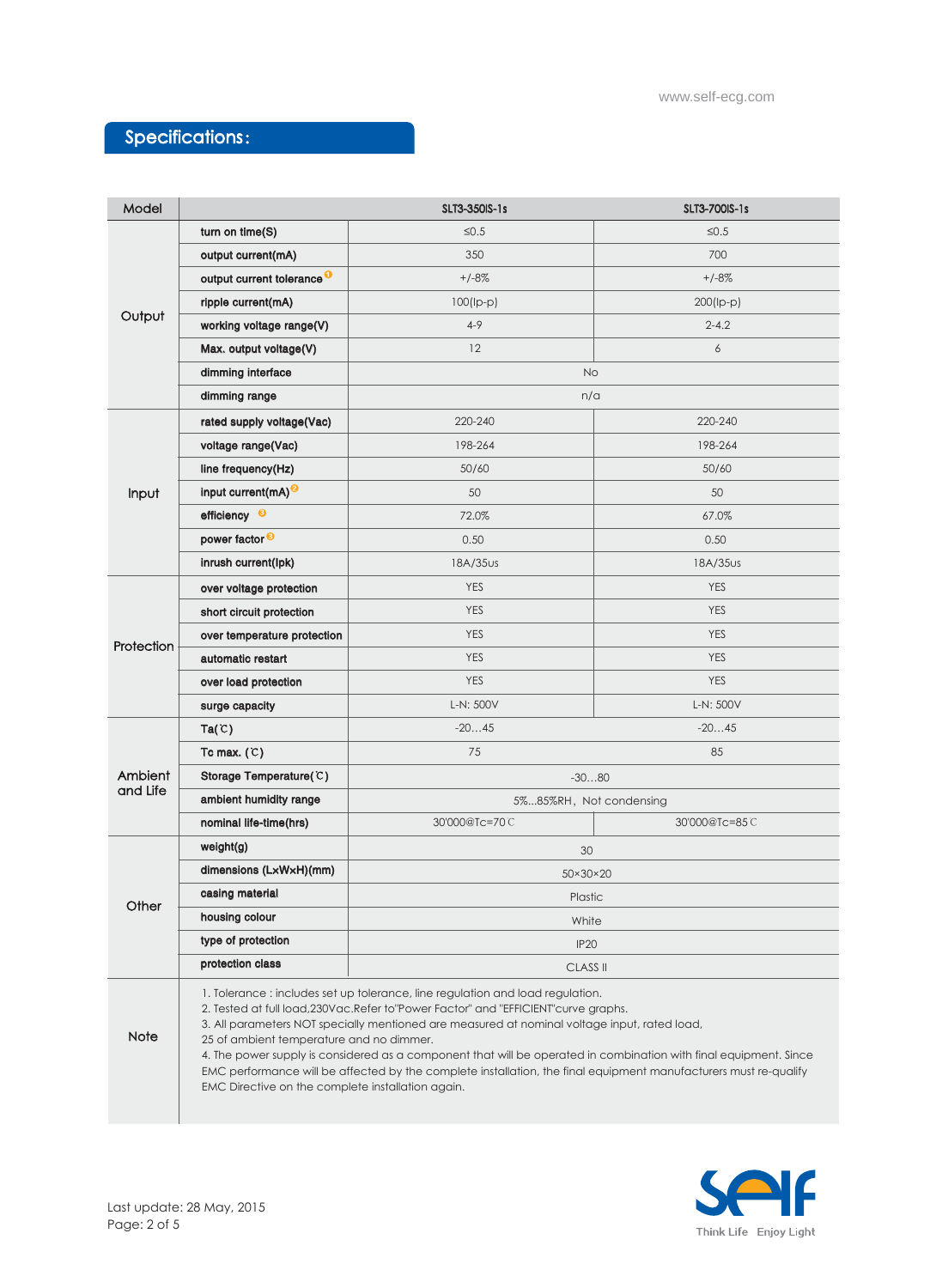### Dimensions(mm/inches):



Wiring diagram:



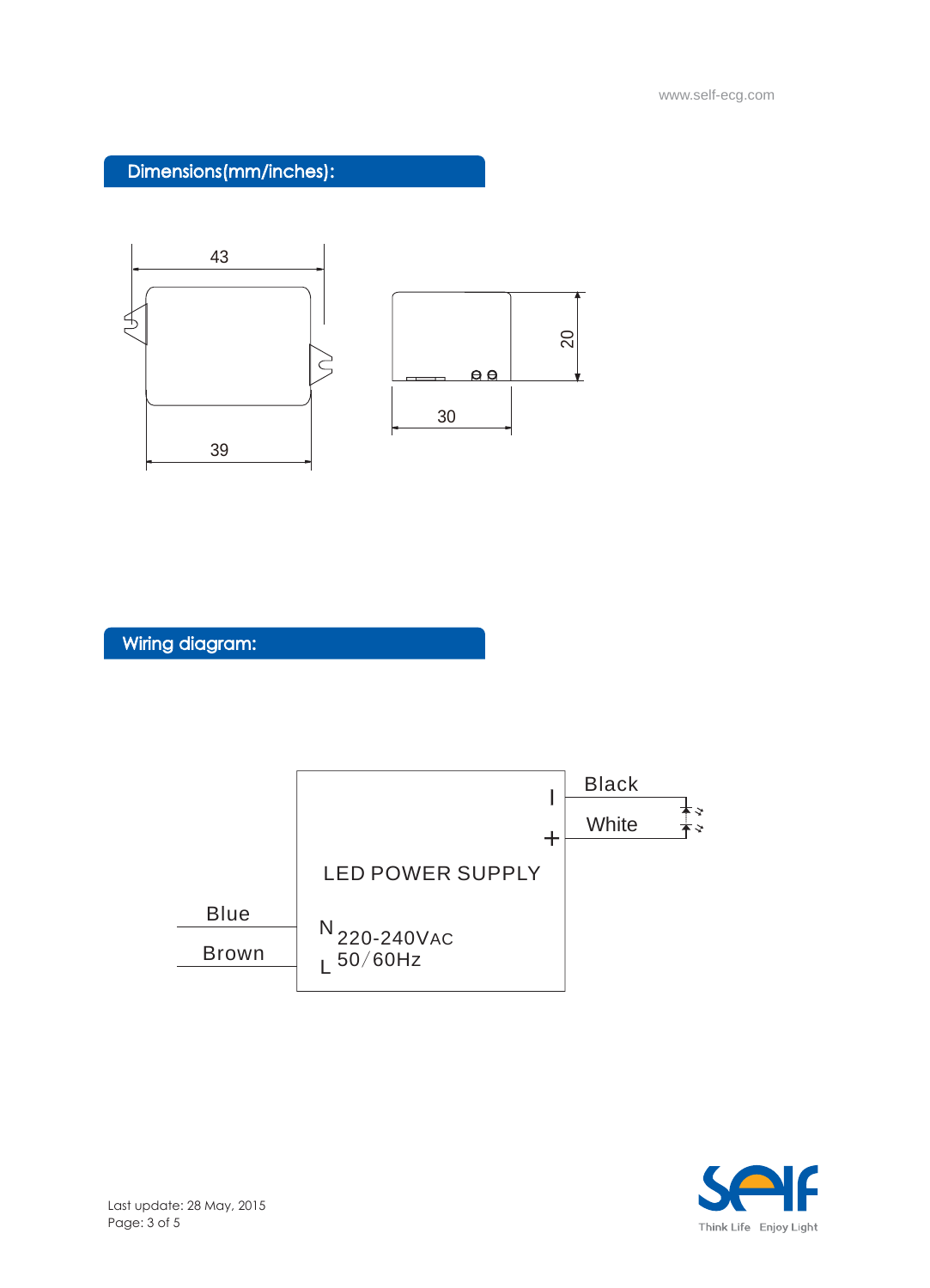## Electrical curves:





note

For constant current power supply,"LOAD" means the percentage of the maximum rated output voltage. For constant voltage power supply,"LOAD" means the percentage of the maximum rated output current.